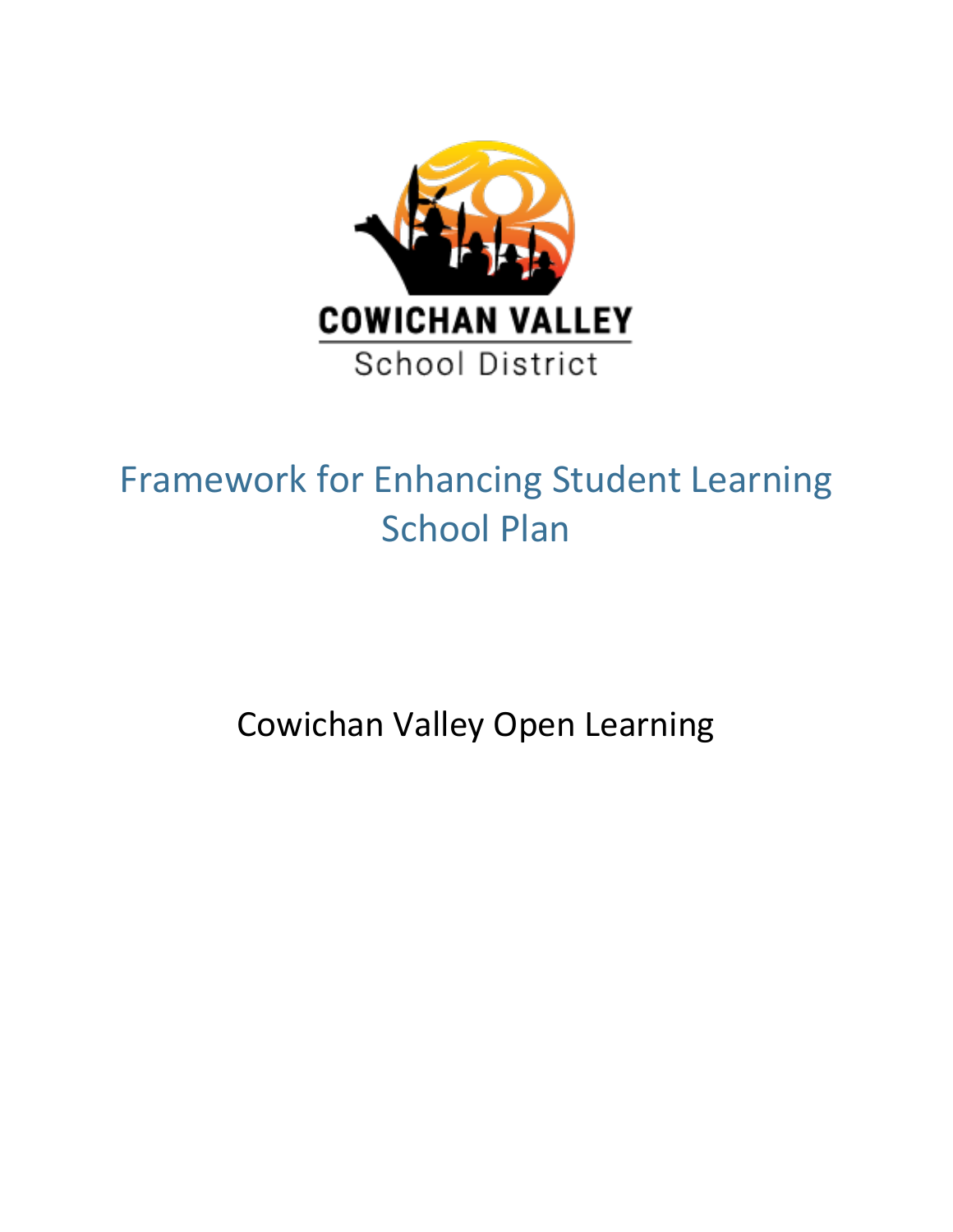## **Our Story**

Cowichan Valley Open Learning offers students a variety of educational options to fit the needs of our diverse learners from kindergarten thru to Grade 12. Our Open Learning schools are located throughout the Cowichan Valley, and we give thanks for the opportunity to work and learn on the traditional lands of the Coast Salish peoples, specifically the lands of the Ts'uubaa-asatx, Penelakut, Malahat, and Quw'utsun peoples.

In partnership with community, Open Learning, provides students with an alternative to regular school programs by offering an opportunity to experience success in a safe, nurturing, learning environment that emphasizes equity, social, emotional, and academic development.

At Open Learning we offer an alternate program in our main site in Duncan as well as five satellite sites across the district. Our enrollment for the 2020-21 school year was approximately 360 learners divided between our main site on Nagle Street, Frances Kelsey Open Learning, Cowichan Secondary Open Learning, Chemainus Open Learning, Lake Cowichan Open Learning and Cowichan Valley Alternate School (CVAS), for Grade 8-9, which is located at Providence Farm.

Within the umbrella of Open Learning, is The Grove. The Grove offers blended learning opportunities to students from kindergarten to Grade 9 as well as online learning opportunities for students in kindergarten to Grade 12. Our enrollment for the 2020-21 school year was approximately 360 learners with an additional 380 Grade 10-12 students taking one or more online courses while still attending their neighbourhood school.

As Open Learning continues to support and foster educational choice, September 2021 will see the emergence of two new programs. First, located, at our main site, Cowichan Valley Open Learning Co-Op (CVOLC) will begin a partnership with the Take a Hike Foundation. Take a Hike is a full-time mental health and well-being program empowering vulnerable youth to unlock their full potential and achieve success. Take a Hike will be staffed with a full time CVOLC teacher, a Student Support Worker, and a Mental Health Clinician. Secondly, Open Learning will join in partnership with Adage Dance Studio to begin the Cowichan Valley Dance Academy. This program will be available to students across the district to pair educational programming and dance instruction to students in Grade 8-12.

#### **Our Learners**

## **Our Strengths**

The strength of our learners is the ownership each one has over their learning. Each student begins the school year by developing a Student Learning Plan with their teacher. These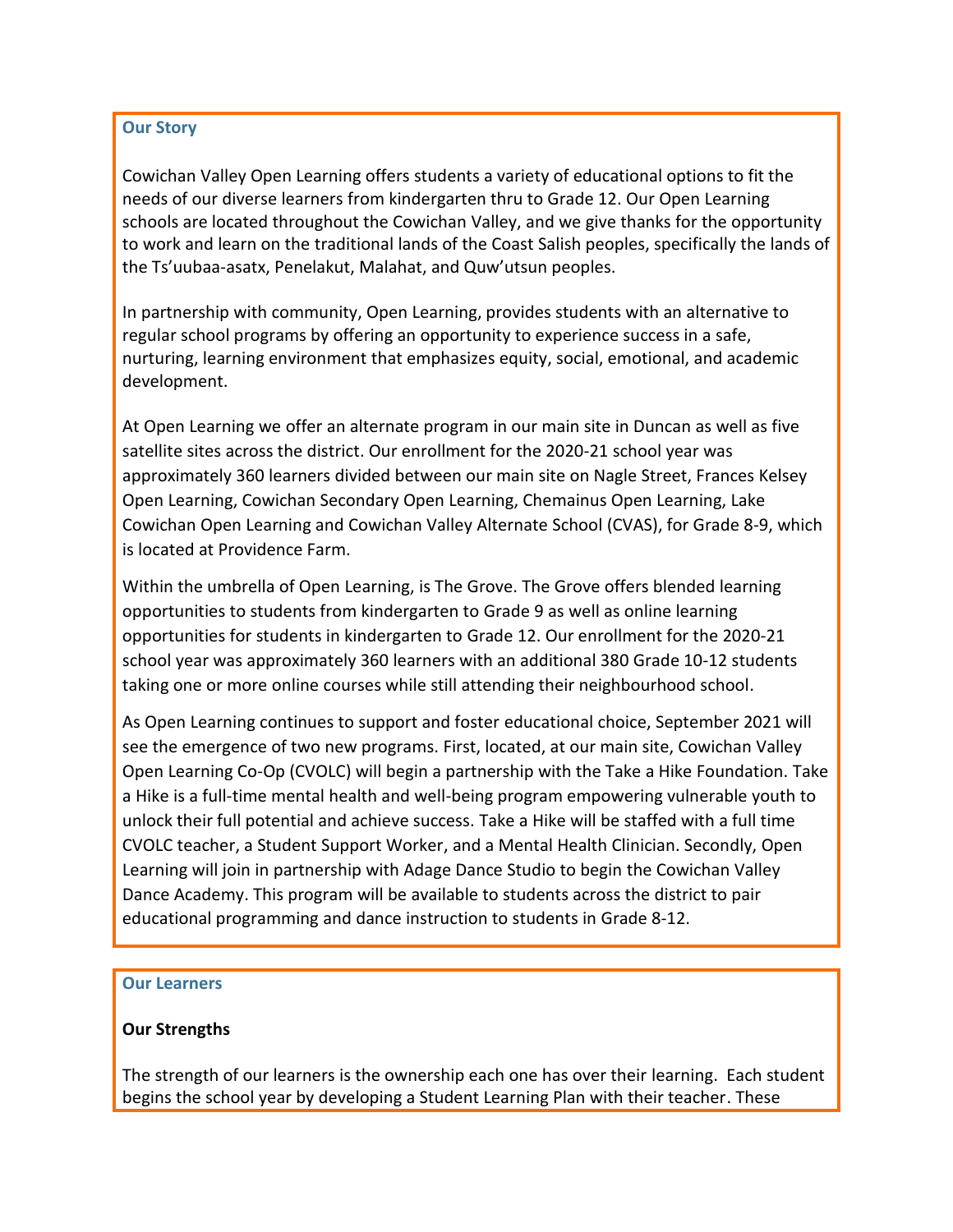individualized plans give focus for the remainder of the school year and, in the case of grade 12 students, a pathway to graduation requirements and/or dual credit opportunities. Students benefit from small class sizes, support from a Student Support Worker, and an environment that is safe and inclusive.

Teachers, administrators, and support staff utilized Professional Learning Community (PLC) times for Ecocycle planning. This helped to emphasize and determine school wide priorities. Staff highlighted the importance of:

- Student choice and determination
- Flexible curriculum
- Focus on equity over equality
- Pod systems where students have more one on one time with fewer teachers.
- Food All students have access to nutrition throughout the day. As well, students can take small amounts of basic groceries home.
- Student placement through the lens of the School Based Team to determine the "best fit" for kids.
- The Power of Three. Every student has at least three adults who know them well and who are actively involved in their educational plans. This includes teachers, Student Support Workers, Indigenous Support Workers, counsellors, and administration.
- Weekly class review meeting with Pod teachers to review each student and to discuss supports required or notable changes to attendance, social-emotional wellbeing and/or engagement.

## **Our Stretches**

As Open Learning provides alternate school options, due to a variety of reasons, many of our students have barriers to learning that may not have been formally identified. This requires all teachers and support staff to be not only aware of but be able to provide meaningful and accessible accommodations. As students attach themselves to their significant adults, it becomes increasingly important that all adults within Open Learning have the knowledge to support these students both academically and social-emotionally.

During the 2020-2021 school year, in-person attendance was notably down across Open Learning. A higher-than-normal number of students stayed away from school due to the pandemic. Within a cohort system, students were limited in their options for choice and school movement. When in attendance, this impacted engagement of learning.

Reaffirming our commitment to Indigenous Ways of Knowing and Truth and Reconciliation, many of our Indigenous learners struggled to engage in schooling this year. Cultural opportunities throughout the school were limited both in the classroom and within the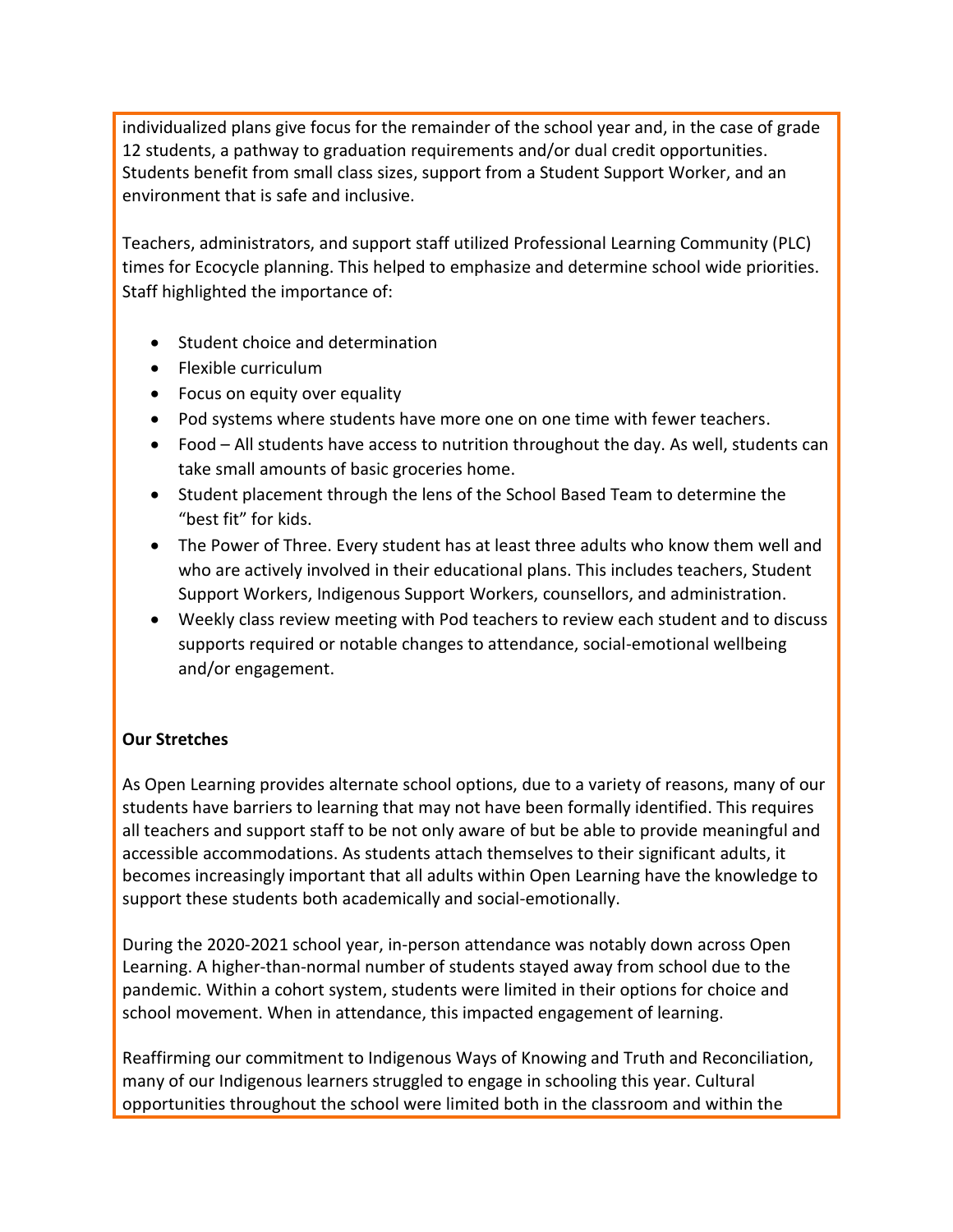school as a whole. Plans to create a more welcoming and visually inclusive environment within the school were placed on hold until we were able to have greater student involvement, voice, and choice.

#### **Our Goals**

Based on our stretches and the District's Strategic plan, our goals for the 2021-2022 school year are:

## Goal 1: Literacy

 Using Scarborough's Reading Rope (2001) as a starting point, a multi-year literacy plan has been developed to commence in September 2021. Staff will engage in Professional Learning Communities, to delve into key components of reading and to lay the foundations for all teachers to become teachers of reading. Department head positions have been realigned to not only reflect the District's Strategic Plan but to create a shared opportunity to collaborate with one another and to lead this work with staff. Through this work we look forward to ongoing support and collaboration with Corina Fitzner, the Secondary Coordinator of Instruction and Innovation communication, as well as Darlene Crane, the district's Principal of Instruction.

## Other actions:

- Continuation of weekly class reviews to identify and support students who require additional services.
- Continuation of weekly School Based Team meetings to support students who require a more in-depth review and action plan to support their learning both in school and within the community.
- Participation in school district professional development related to reading.
- Acquisition and use of relevant materials related to the support of reading instruction (Heggerty, Road to the Code, Equipped for Reading Success).

## Measures:

- District reading and writing assessments.
- Grade 10 and 12 Literacy Assessment results
- PM Bench Marks.

## Goal 2 – Attendance and Student Engagement

- Attendance Incentives for students to attend more regularly. Those students who have a higher than 80% attendance per month will have opportunities to attend additional special events and to be recognized within the school community.
- Student Engagement As we move away from a cohort system, students will once again be invited to select school wide electives. This will create opportunities for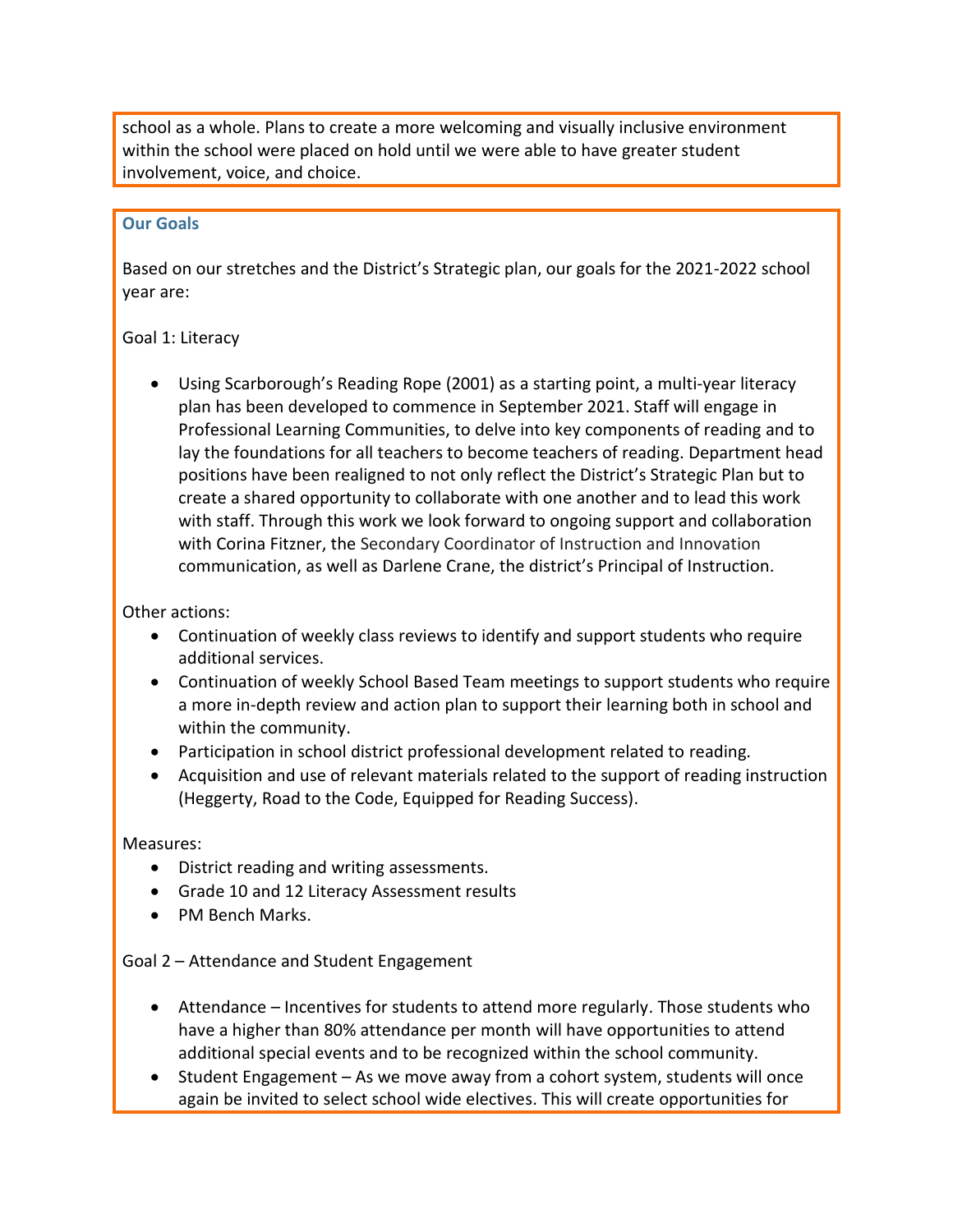students to increase student-to-student and student-to-teacher connections while increasing their engagement and consequently, attendance.

 Events and opportunities to welcome students and families to the school at the start of the school year, midway point and at the end of the school year.

Measures:

- Attendance data pulled from MyEd
- Student responses from the Ministry's annual Learning Survey.
- Increased community and family involvement
- Number of students and families who attend our Welcome Back BBQ.
- Number of students who are actively engaged in learning at any given point throughout the school day
- Informal check-ins with students.

Goal 3 – Indigenous Re-engagement and Ways of Knowing

- As we work to re-engage all students, and specifically our Indigenous learners, after a year of altered learning, we strive to resume and expand on opportunities for Indigenous Knowledges Sessions and authentic learning opportunities throughout the school. *Nuts 'a' maat shqwaluwun kw tst yayus* "Working together with one heart, one mind, one thought."
- Creating a welcoming and inclusive environment for Indigenous learners and their families. All Indigenous students who enroll at Open Learning are welcomed at first point of contact to our Indigenous Support Worker and Indigenous Support Teacher.
- Participation in whole staff professional development opportunities, both at the school and district level, on Indigenous Ways of knowing and Truth and Reconciliation.

Measure:

- Visual alteration of the school setting to highlight Indigenous culture, art, and technologies.
- Monthly meetings with our school level Indigenous Ed. Staff.
- Indigenous graduation rates

#### **Our story is beyond . . .**

Our graduation ceremony encompasses the strong relational bonds and community of care that is Cowichan Valley Open Learning.